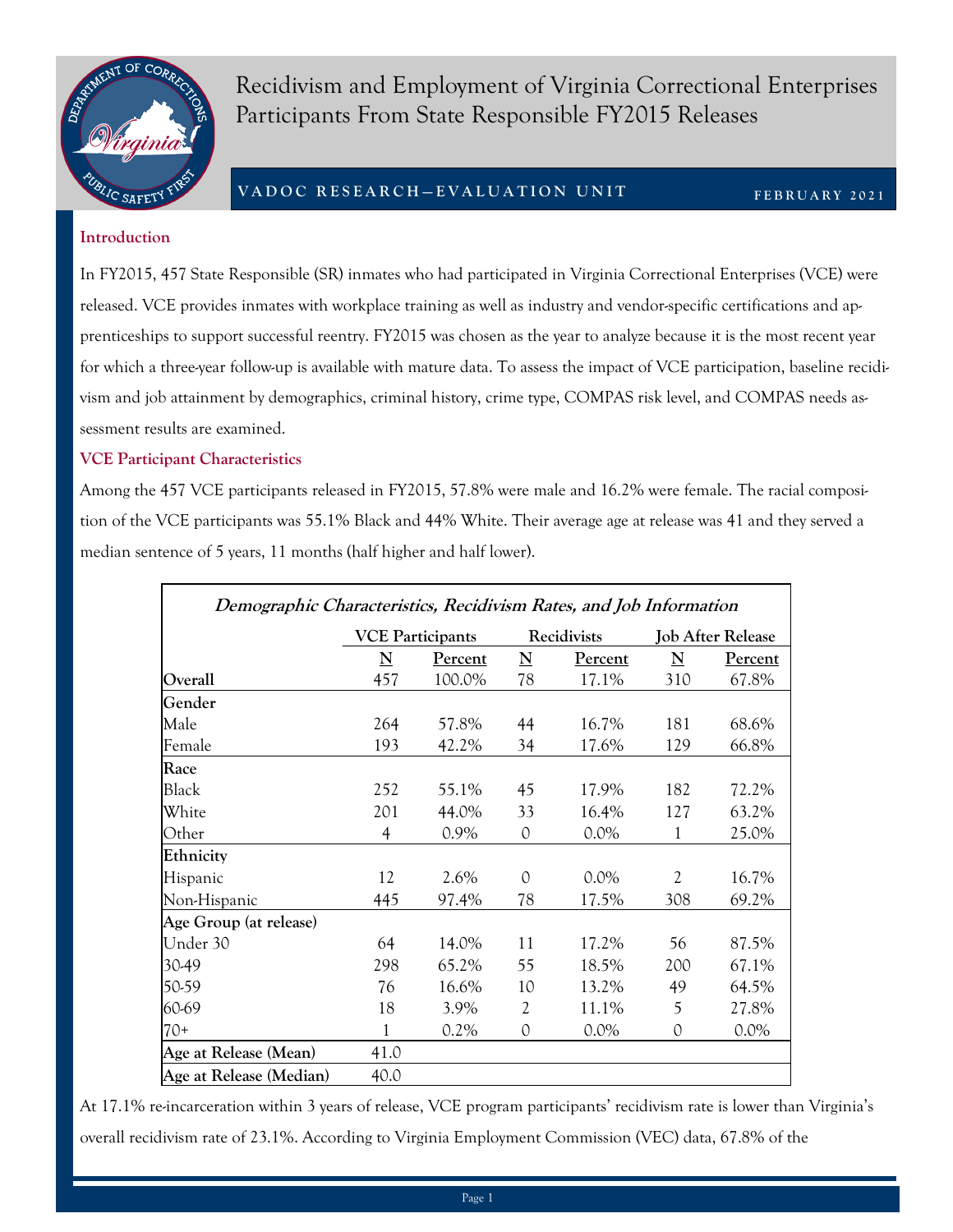#### **VCE Participant Characteristics (Continued)**

released VCE program participants were employed during the follow-up period. Half of the released VCE participants who obtained employment did so within one quarter of release (average 1.8 quarters).<sup>1</sup> Those who were employed sustained employment for approximately 60% of the time they were at liberty (62% median) and averaged 3.4 employers during the follow-up.

Demographic factors such as gender and age are known predictors of recidivism. Among VCE program participants, there were similar rates of employment for males (68.6%) and females (66.8%). The overall recidivism rates for males and females (23.7% and 18.9%, respectively) are not comparable. However, recidivism rates between male and female VCE participants were notably similar (16.7% and 17.6%, respectively). Black inmates obtained employment after release at a higher rate than White inmates (72.2% and 63.2%, respectively). Inmates who were between the ages of 30 and 50 at the time of release had the highest recidivism rate of any age group (18.5%) followed by those under the age of 30 (17.2%) whereas inmates who were between the ages of 60 and 70 at the time of release had the lowest recidivism rate (11.1% for inmates aged 60-69 and 0.0% for the only inmate over the age of 70).<sup>2</sup> These rates were lower than the overall rates for each age group. Inmates who were under the age of 30 were most likely to acquire employment after release and there was a decreasing trend in employment with age.

#### **Job Information**

Of the inmates who obtained employment after release, the majority found work in food service (25.2%), through staffing or job placement agencies (23.9%), in construction/contracting/supply jobs (13.2%), or in "other" employment areas (18.1%). Their average quarterly earnings were \$4,734.60 (median of \$3,898.84). Inmates who obtained employment after release had a lower recidivism rate than those who did not find employment (16.5% and 18.4%, respectively). However, this difference was not statistically significant.<sup>3</sup> After using logistic regression to control for release age and gender, the effects of employment on recidivism were still not significant.

| Job Type of VCE Program Participants who Obtained Employment after<br>Release |                         |                |  |  |  |
|-------------------------------------------------------------------------------|-------------------------|----------------|--|--|--|
|                                                                               | <b>VCE Participants</b> |                |  |  |  |
|                                                                               | $\overline{\mathbf{N}}$ | <b>Percent</b> |  |  |  |
| <b>Obtained Job After Release</b>                                             | 310                     | 67.8%          |  |  |  |
| Job Type                                                                      |                         |                |  |  |  |
| Food Service                                                                  | 78                      | 25.2%          |  |  |  |
| Staffing/Job Placement Agency                                                 | 74                      | 23.9%          |  |  |  |
| Construction/Contracting/Supply                                               | 41                      | 13.2%          |  |  |  |
| Cleaning/Hotels                                                               | 25                      | 8.1%           |  |  |  |
| Stores/Markets                                                                | 20                      | $6.5\%$        |  |  |  |
| Distribution/Transportation/Moving/Storage                                    | 16                      | 5.2%           |  |  |  |
| Other                                                                         | 56                      | 18.1%          |  |  |  |

*Note.* Job type was summarized from VEC records of the first job the released inmate earned wages from.

<sup>1</sup>Time to employment was calculated as the difference between employment quarter and year and release quarter and year.

<sup>2</sup>There were only 18 participants between the ages of 60 and 69 and 1 participant aged 70 and up. Thus, these results should be interpreted with caution.

<sup>3</sup>The chi-square ( $\chi$ 2) test statistic was used to determine the statistical significance of the difference. This test yielded a p-value > 0.05.

#### Page 2 Recidivism and Employment of VCE Participants From State Responsible FY2015 Releases, February 2021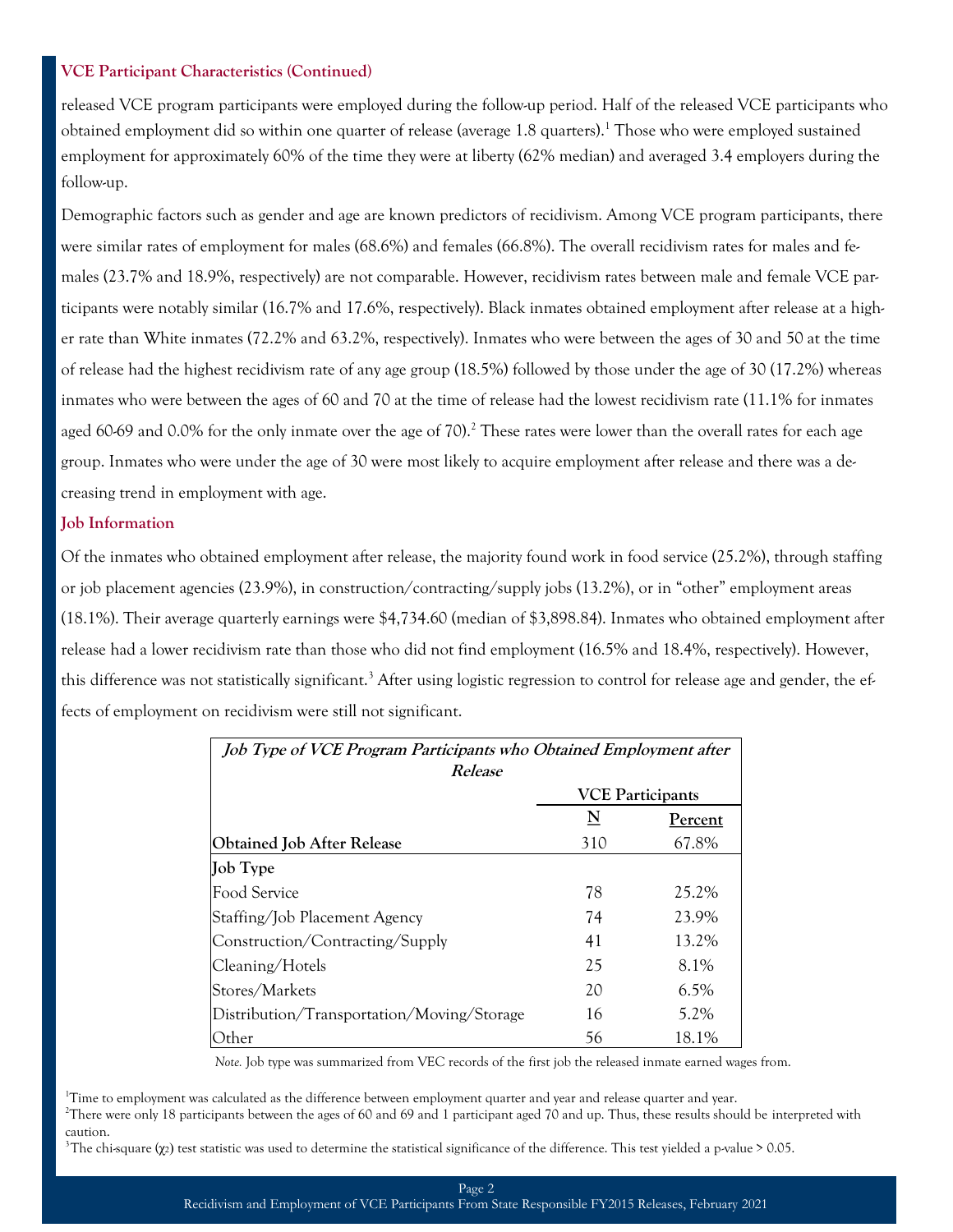## **Crime Type**

Crime type represents a VCE participant's most serious offense from the term of incarceration from which they were released in FY2015. Inmates whose crime type was property/public order had a higher recidivism rate (22.7%) than inmates with violent (14.1%) or drug (12.5%) crime types. However, when compared to the overall recidivism rates by crime type, VCE participants' recidivism rates were lower in every category. Inmates whose crime type was drugs were most likely to obtain employment after release (75.0%) followed by inmates with property/public order (72.2%) and violent crime types (60.9%).

#### **Incarceration History**

The recidivism rates of inmates with zero to three previous incarceration terms gradually increased as the number of prior SR incarceration terms increased. However, this trend decreased with four or more previous SR incarceration terms.<sup>4</sup> Similarly, there was an increasing employment trend for inmates with zero to two prior SR incarceration terms, which declined from three to four or more previous terms.

| Reclaivishi Kates and job information by Crime Type and Frior SK incarceration Terms |                         |         |                         |             |                          |                |  |  |
|--------------------------------------------------------------------------------------|-------------------------|---------|-------------------------|-------------|--------------------------|----------------|--|--|
|                                                                                      | <b>VCE Participants</b> |         |                         | Recidivists | <b>Job After Release</b> |                |  |  |
|                                                                                      | $\overline{\mathbf{N}}$ | Percent | $\overline{\mathbf{N}}$ | Percent     | $\mathbf N$              | <u>Percent</u> |  |  |
| Overall                                                                              | 457                     | 100.0%  | 78                      | 17.1%       | 310                      | 67.8%          |  |  |
| Crime Type of Most Serious Offense                                                   |                         |         |                         |             |                          |                |  |  |
| Violent                                                                              | 192                     | 42.0%   | 27                      | 14.1%       | 117                      | 60.9%          |  |  |
| Property/Public Order                                                                | 176                     | 38.5%   | 40                      | 22.7%       | 127                      | 72.2%          |  |  |
| Drugs                                                                                | 88                      | 19.3%   | 11                      | 12.5%       | 66                       | 75.0%          |  |  |
| Not Reported                                                                         |                         | $0.2\%$ | 0                       | $0.0\%$     | 0                        | $0.0\%$        |  |  |
| Prior Terms of SR Incarceration                                                      |                         |         |                         |             |                          |                |  |  |
| No prior terms                                                                       | 252                     | 55.1%   | 36                      | 14.3%       | 167                      | 66.3%          |  |  |
| Exactly 1 previous term                                                              | 104                     | 22.8%   | 16                      | 15.4%       | 72                       | 69.2%          |  |  |
| Exactly 2 previous terms                                                             | 47                      | 10.3%   | 10                      | 21.3%       | 36                       | 76.6%          |  |  |
| Exactly 3 previous terms                                                             | 30                      | 6.6%    | 10                      | 33.3%       | 20                       | 66.7%          |  |  |
| 4 or more previous terms                                                             | 24                      | 5.3%    | 6                       | 25.0%       | 15                       | 62.5%          |  |  |

# **Recidivism Rates and Job Information by Crime Type and Prior SR Incarceration Terms**

## **COMPAS Risk and Needs Assessment**

The COMPAS risk and needs assessment tool is used by the VADOC to determine the risks of general and violent recidivism as well as criminogenic needs. Recidivism rates gradually increased as the COMPAS risk of general and violent recidivism levels became elevated. Employment rates increased as the COMPAS risk of general and violent recidivism levels increased from "low" to "medium" and decreased from "medium" to "high".

4 Fewer than 30 inmates had 4 or more previous terms of SR incarceration.